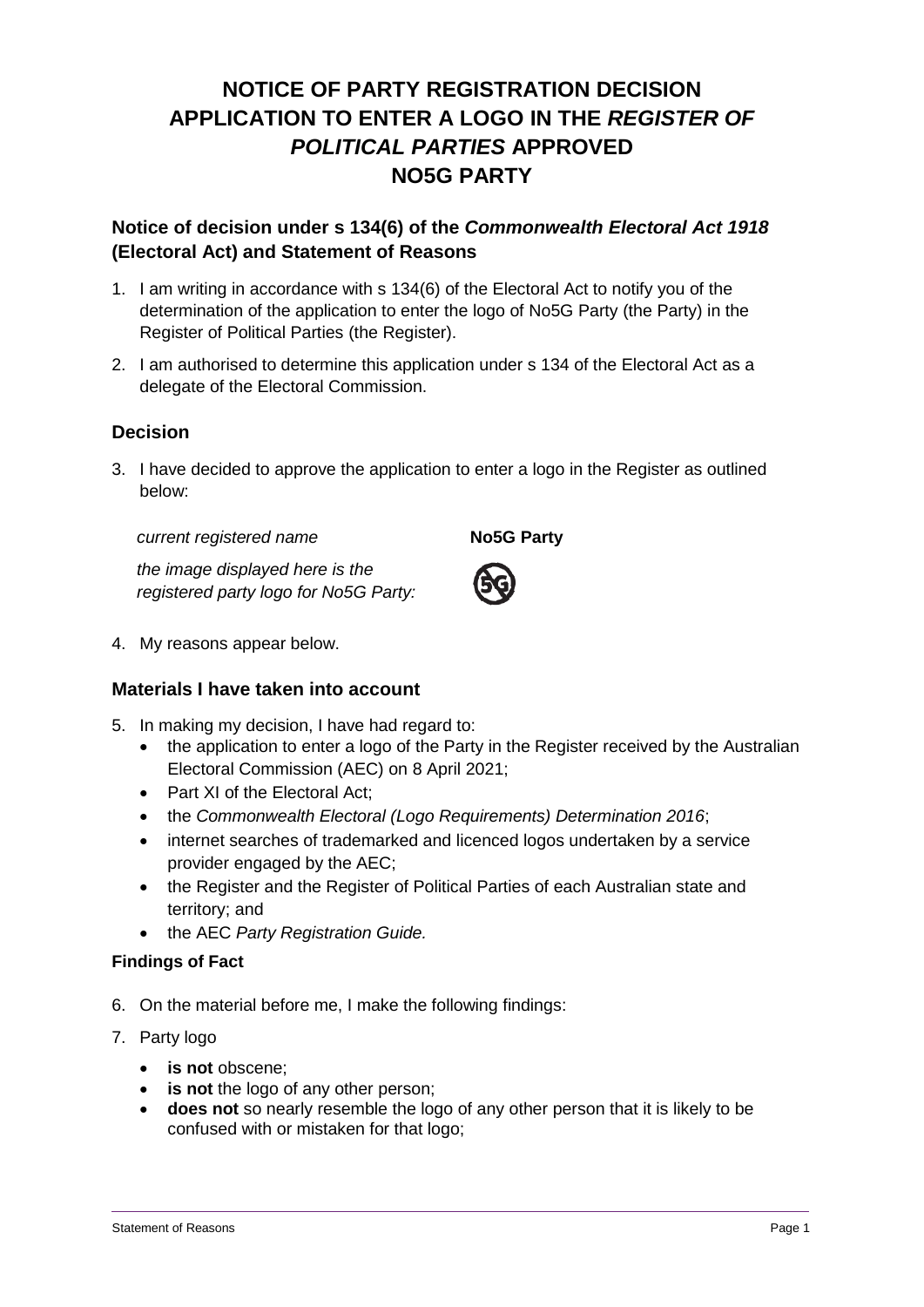- **is not** one that a reasonable person would think suggests that a connection or relationship exists between the applicant and a registered political party if that connection or relationship does not in fact exist;
- **does not** comprise the words 'Independent Party' and **does not** comprise or contain the word 'Independent' and:
	- $\circ$  the name, or an abbreviation or acronym of the name, of a recognised political party (within the meaning of subsection 129(2)); or
	- $\circ$  matter that so nearly resembles the name, or an abbreviation or acronym of the name of a recognised political party (within the meaning of subsection 129(2)) that the matter is likely to be confused with or mistaken for that name or that abbreviation or acronym, as the case may be.
- 8. Accordingly, on the basis of the materials before me, I am satisfied that the Party's proposed logo meets the requirements of s 129A of the Electoral Act.

#### Legislative framework – written particulars

- 9. Subsection 132(7) of the Electoral Act provides that the Electoral Commission shall not register a political party unless it has considered any particulars submitted objecting to a party's registration, and any reply to particulars that may have been submitted. Section 132 of the Electoral Act also outlines the requirements for submitting and processing objections to an application.
- 10. Paragraph 132(2)(b) of the Electoral Act provides that a person can only submit written particulars objecting to an application (or a logo in the case of point (iv)) on the following grounds:
	- (i) the application does not relate to an eligible political party; or
	- (ii) the application is not in accordance with s 126 of the Electoral Act; or
	- (iii) the application should be refused under s 129 of the Electoral Act; or
	- (iv) the Electoral Commission should refuse to enter a logo of the Party in the Register under s 129A of the Electoral Act.
- 11. On 14 May 2021, the application was advertised in 10 major newspapers circulating in each State and Territory of Australia and published on the AEC website. The closing date for written particulars objecting to the application was 14 June 2021. No written particulars were received.

#### Other procedural application requirements

- 12. The application to enter a logo of the Party:
	- was in writing, signed by three members of the Party; and
	- set out the name and address of the applicants and particulars of the capacity in which each applicant makes the application.
- 13. Accordingly, I am satisfied that the application to enter the logo of the Party meets the requirements of ss 134(1)(b) and 134(2) of the Electoral Act.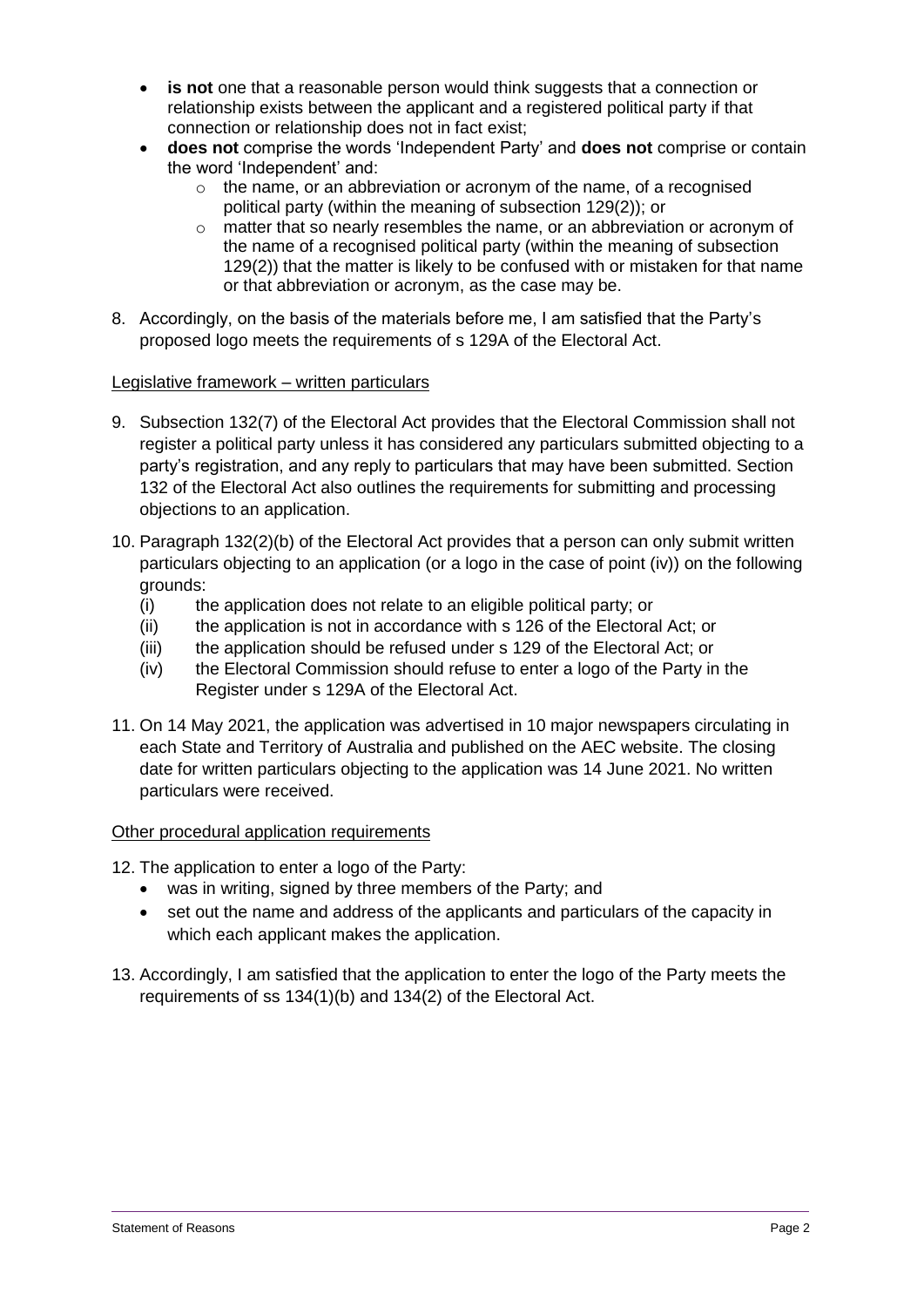## **Review rights**

- 14. Under s 141(2) of the Electoral Act, a person (including an organisation) affected by the decision who is dissatisfied with the decision may make a written application to the Electoral Commission for internal review of this decision within 28 days after the day on which the decision first comes to the notice of that person. There is no fee payable for requesting an internal review.
- 15. Requests for review of this decision should be addressed to Mr Tom Rogers, Australian Electoral Commissioner and emailed to commission.secretariat@aec.gov.au or posted to Locked Bag 4007, Canberra City ACT 2601.

#### How do I request an internal review?

- 16. In accordance with ss 141(2) and 141(3) of the Electoral Act, an application for review must:
	- be in writing;
	- specify the name of the applicant; and
	- set out the reasons for making the application.
- 17. If you wish to apply for additional time beyond the 28 days to make an application for review of the delegate's decision, please also include the reasons for the application for additional time.

#### Who conducts an internal review?

- 18. The Electoral Commission, which is comprised of three members, the Australian Electoral Commissioner, a judicial member and a non-judicial member, conducts internal reviews.
- 19. Under s 141(4) of the Electoral Act, the Electoral Commission review an application for review and make a decision to either:
	- affirm the decision under review;
	- vary the decision under review; or
	- set aside the decision under review and make a decision in substitution for the decision set aside.

#### What can I do if I disagree with the outcome of an internal review?

20. If an internal review decision has been made by the Electoral Commission and you do not agree with that decision, a person whose interests are affected, and who are dissatisfied with the decision made by the Electoral Commission may apply to the Administrative Appeals Tribunal (AAT) for an external merits review of the decision. More information on how to apply to the AAT and any applicable fees can be found on its website: [www.aat.gov.au/applying-for-a-review/how-to-apply.](http://www.aat.gov.au/applying-for-a-review/how-to-apply)

#### Freedom of Information

21. Under the Freedom of Information Act 1982 (the FOI Act) any person has the right to request access to documents held by the AEC. For more information about access to documents under the FOI Act please visit the AEC's "Access to AEC information" webpage at: [www.aec.gov.au/information-access/index.htm.](http://www.aec.gov.au/information-access/index.htm)